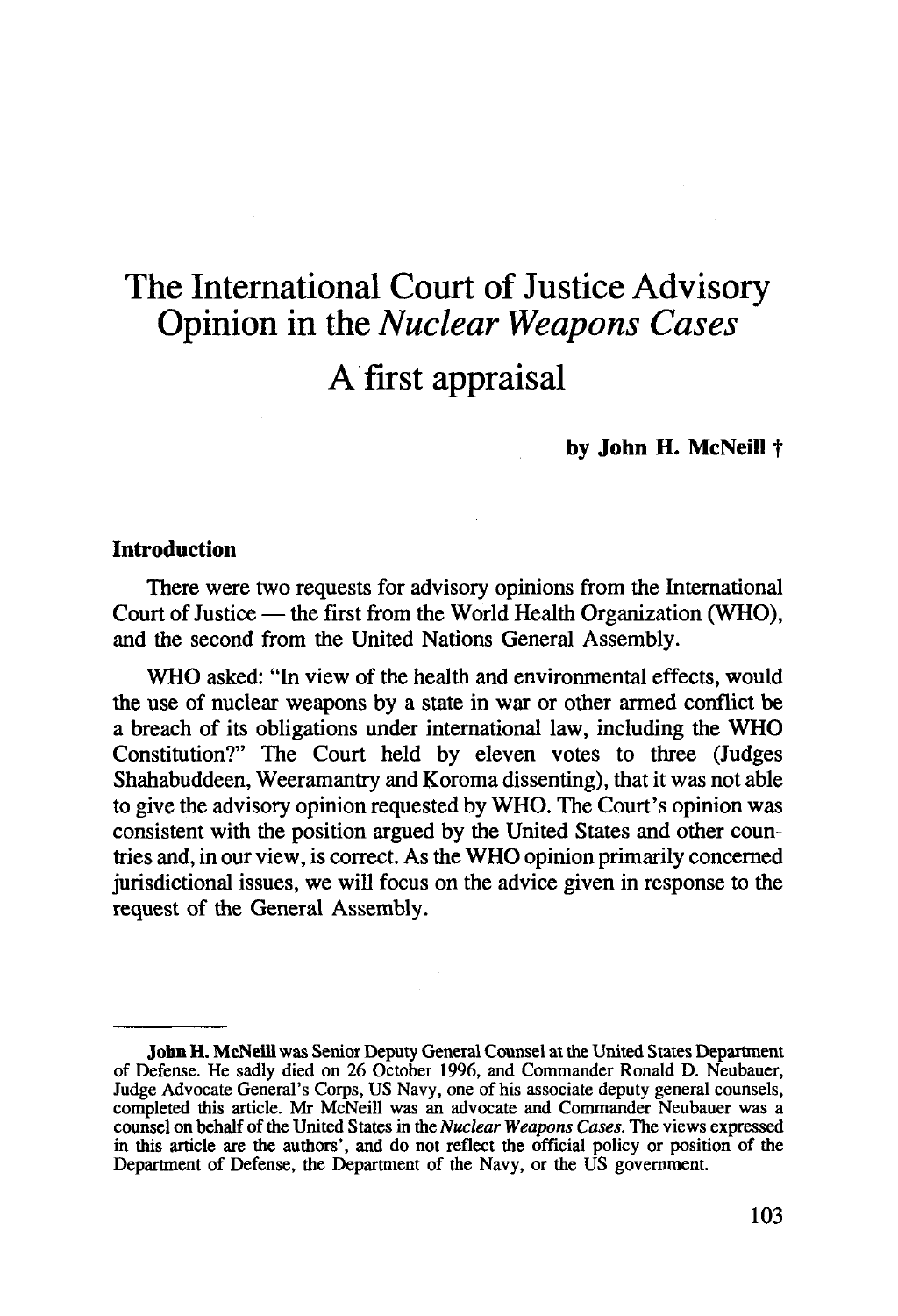The UN General Assembly asked: "Is the threat or use of nuclear weapons in any circumstance permitted under international law?"<sup>1</sup> Over the sole objection of Judge Oda, the Court decided to hear the case. There were six specific findings in the Court's Advisory Opinion. The ultimate advice of die Court, approved by seven of fourteen judges, with President Bedjaoui (Algeria) casting the deciding vote, was

"... that the threat or use of nuclear weapons would generally be contrary to the rules of international law applicable in armed conflict (...). However, in view of the current state of international law, and of the elements of fact at its disposal, the Court cannot conclude definitively whether the threat or use of nuclear weapons would be lawful or unlawful in an extreme circumstance of self-defence, in which the very survival of a State would be at stake".<sup>2</sup>

President Bedjaoui and Judges Herczegh, Shi, Vereshchetin and Ferrari Bravo appended Declarations to the Court's Advisory Opinion. Judges Guillaume, Ranjeva and Fleischhauer issued Separate Opinions. Vice-President Schwebel and Judges Oda, Shahabuddeen, Weeramantry, Koroma and Higgins appended Dissenting Opinions. This diversity of views makes distilling the Court's advice to the General Assembly a daunting task. In this first appraisal, we will confine our analysis principally to the Court's Advisory Opinion. We shall begin with some initial observations. We shall then consider the Court's contributions regarding its general jurisprudence. Finally, we will discuss the contributions of the Advisory Opinion to the Court's jurisprudence regarding the use of force in general, and the threat or use of nuclear weapons in particular.

### **Initial observations**

## *Three underlying themes of the Court's Advisory Opinion*

As an aid to understanding the Court's Advisory Opinion, we suggest that three general considerations might have informed the deliberations of the judges who constituted the majority. The first is a recognition that no State is eager to detonate nuclear weapons in armed conflict, and that, hopefully, nuclear weapons would be employed — as they have for the past fifty years — only as a deterrent against unlawful aggression. The other considerations derive from what the eighteenth-century philosopher David Hume called the "is-ought fallacy": one cannot derive an is from

<sup>&</sup>lt;sup>1</sup> International Court of Justice, *Legality of the Threat or Use of Nuclear Weapons*, Advisory Opinion of 8 July 1996 (hereinafter referred to as "Opinion"), para. 1.

 $2$  Opinion, para,  $105(2)E$ .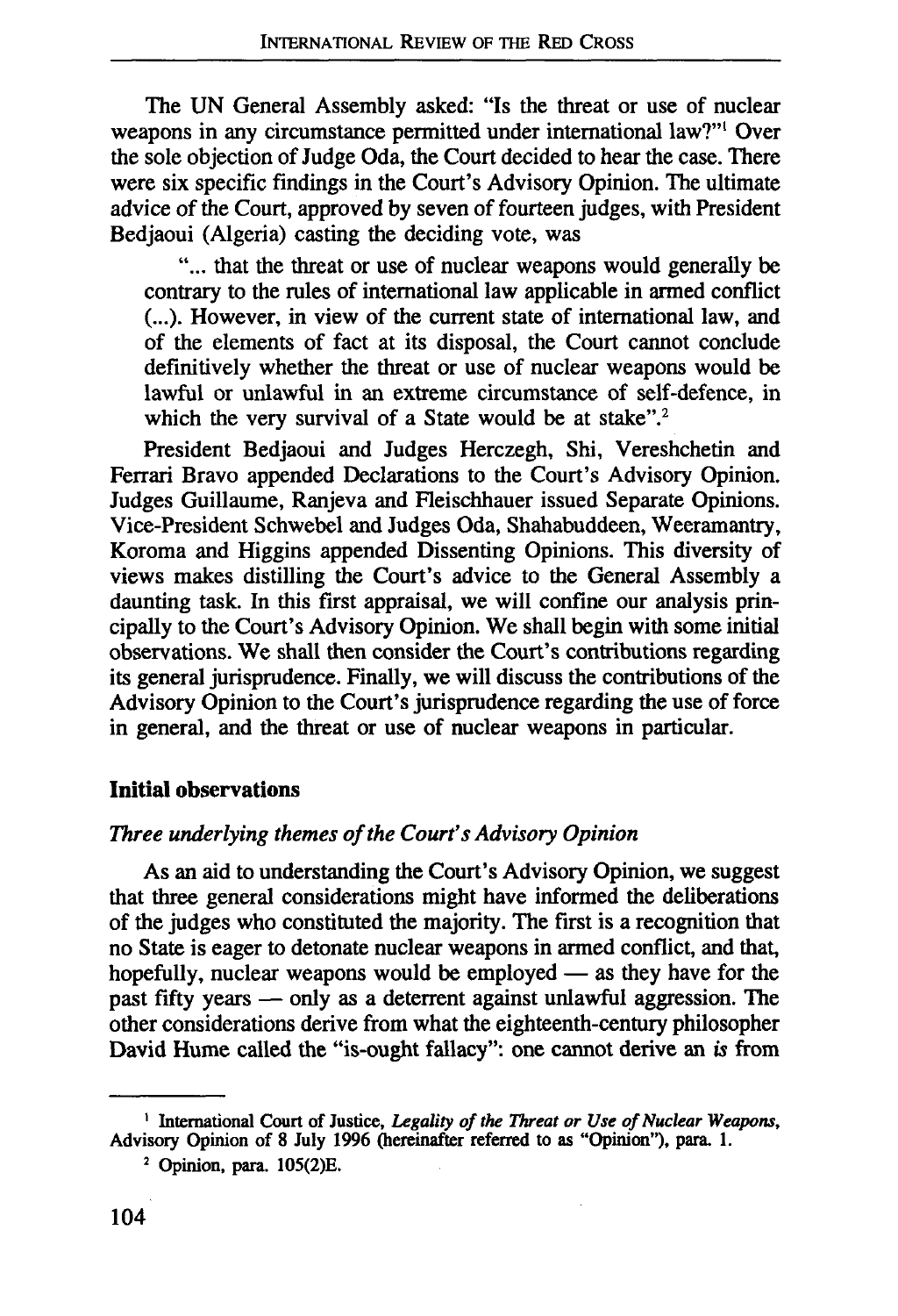an *ought.* The is-ought fallacy seems to be relevant in two respects. First, the existence of broad agreement that there ought to be nuclear disarmament does not guarantee the immediate achievement of that goal. Second, the fact that the destructive force of nuclear weapons is in order of magnitude greater than that of conventional weapons does not render the threat or use of nuclear weapons unlawful *per se.*

#### *What is the anticipated impact of this case?*

Decisions of the Court are made by a majority of the sitting judges - normally fifteen.<sup>3</sup> However, owing to an unfilled vacancy, there were only fourteen judges in this case. Article 55(2) of the Court's Statute provides that, in the event of an equality of votes, the President shall cast the deciding vote. In essence, in case of a tie, the President votes twice, which is what occurred in this case.

Whereas decisions in contentious cases bind only the parties, advisory opinions have no "binding force".4 However, as Judge Mohamed Shahabuddeen stated in his recently published book, *Precedent in the World Court, ". .* . although an advisory opinion has no binding force under article 59 of the Statute, it is as authoritative a statement of the law as a judgment rendered in contentious proceedings".<sup>5</sup> That said, it is generally accepted that the larger the majority the more influential the decision. This case had the smallest possible majority, with a significant number of substantially different opinions on the state of the law. Our view is that the Court's Advisory Opinion in the *Nuclear Weapons Cases* is generally reflective of the state of the law, and that the Declarations, and the Separate and Dissenting Opinions accurately reflect the range of opinion in the international legal community.

# **The contributions of the Nuclear Weapons Cases toward the Court's general jurisprudence**

#### *The role of non-governmental organizations*

The Statute of the Court provides that, in contentious cases, only States may be parties in cases before the Court.<sup>6</sup> The Court may give advisory

<sup>&</sup>lt;sup>3</sup> Statute of the International Court of Justice (hereinafter referred to as "Statute"), Article 3.

<sup>4</sup>  *Ibid.,* Article 59.

<sup>5</sup> M. Shahabuddeen, *Precedent In The World Court,* Grotius Publications, Cambridge University Press, Cambridge, 1996, p. 171.

<sup>6</sup> Statute, Article 34.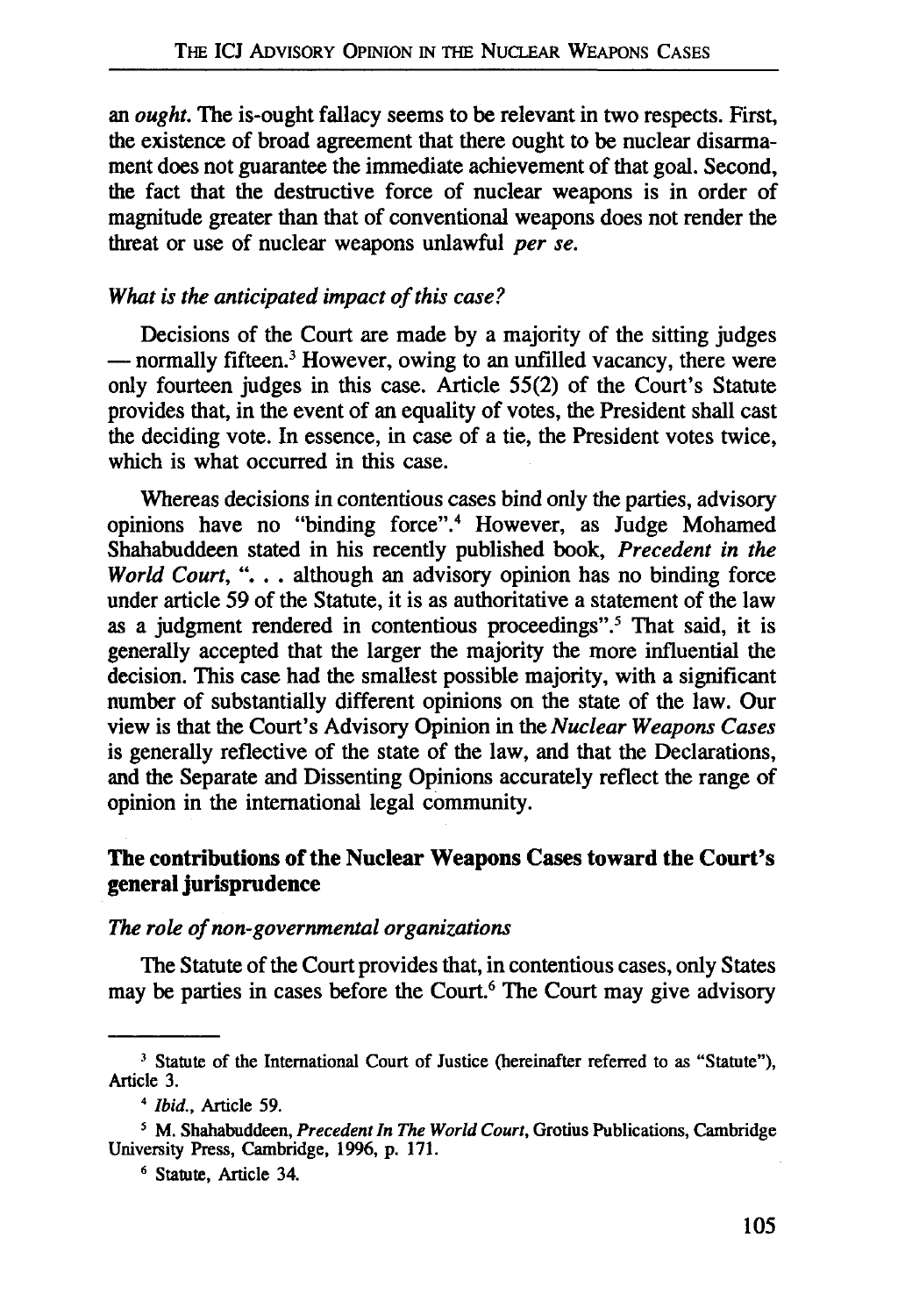opinions on legal questions at the request of a body authorized by the UN Charter to make such a request.7 In the *Nuclear Weapons Cases,* the principal force behind the raising of these issues was a group of non-governmental organizations (NGOs) that successfully persuaded member States of WHO, and subsequently the UN General Assembly, to ask the Court for its advisory opinion. This initiative, named the "World Court project," was launched by the International Association of Lawyers Against Nuclear Arms, the International Physicians for the Prevention of Nuclear War, and the International Peace Bureau, none of which were authorized to put the question to the Court. We will not debate the merits of this manner of obtaining the jurisdiction of the Court. Suffice it to say that this method was successful and might portend further such initiatives in the future.<sup>8</sup>

## *The Court decided to render the advisory opinion requested by the General Assembly*

As a priliminary matter, the Court, by thirteen votes to one, decided to comply with the General Assembly's request for an advisory opinion. The United States, along with other States, argued that the Court, while possessing the authority to issue the advisory opinion, should exercise its discretion to decline to respond. The main argument advanced was that the question posed by the General Assembly was so hypothetical — so dependent on facts that were not ascertainable — that the Court could not, consistent with its judicial function, afford meaningful guidance to the General Assembly. Those who criticize the Court's opinion as non-dispositive or evasive have quoted Vice-President Schwebel's statement that: "[i]f this was to be its ultimate holding, the Court would have done better to have drawn on its undoubted discretion not to render an Opinion at all".9 We agree with those who argued that the Court should have declined to issue the advisory opinion requested by the UN General Assembly. However, given that the Court did provide the requested advisory opinion, we tend to agree with the thoughts expressed by Judge Vereshchetin in his Declaration. The Court's Advisory Opinion clarified and confirmed some aspects of use-of-force law and general international

*<sup>1</sup> Ibid.,* Article 65.

<sup>8</sup> Judge Oda, the lone dissenter on the Court's finding to render the advisory opinion, offers some insightful thoughts on this and related issues.

<sup>9</sup> Dissenting Opinion Schwebel, p. 8.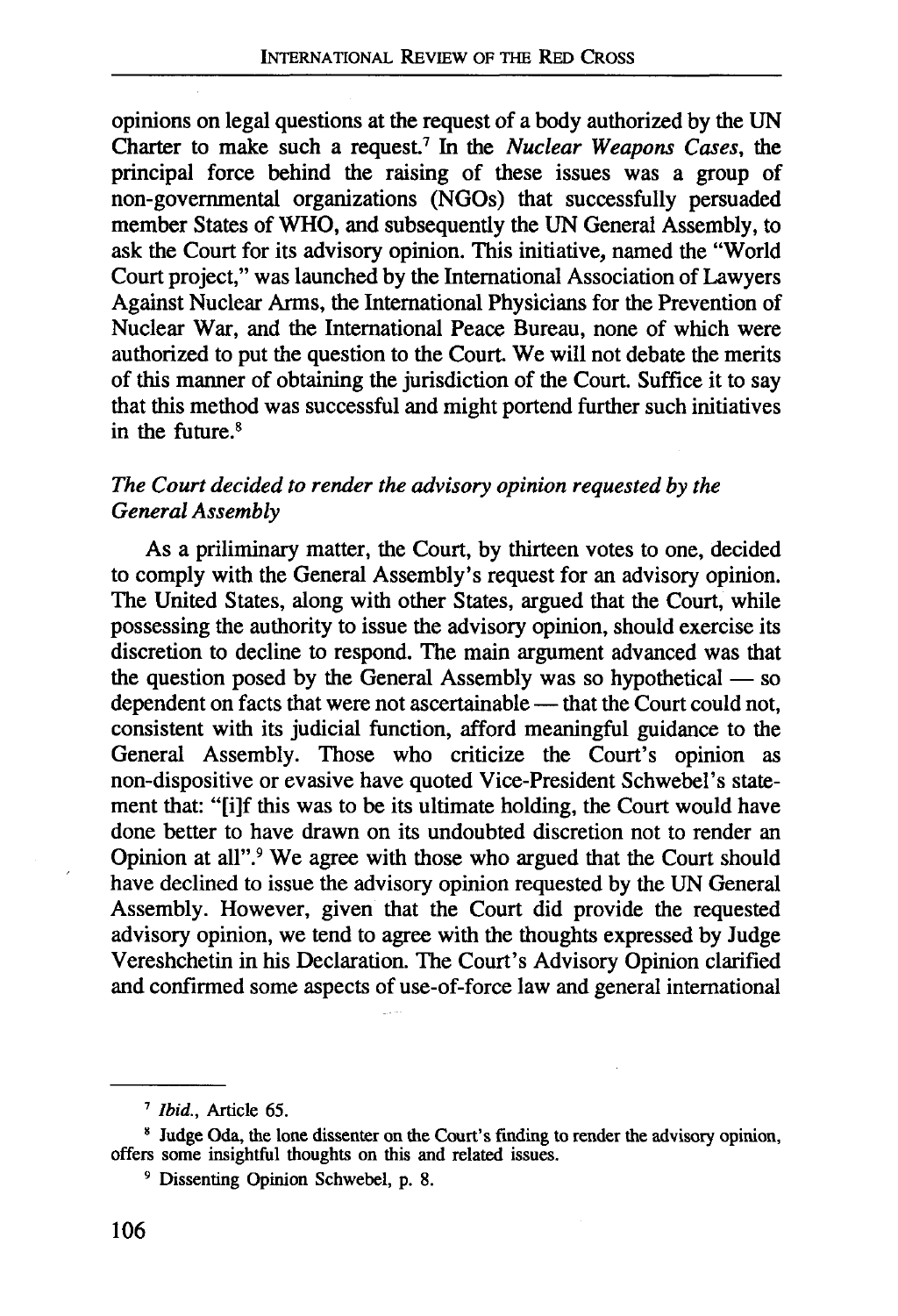law that we find instructive and helpful. Although the Court's ultimate advice lacks clarity and does not articulate the law as we see it, we think its Advisory Opinion is not inconsistent with US and NATO nuclear doctrine or deployments.

# *Non liquet*

The final clause of Paragraph 2E of the Court's findings states: "... the Court cannot conclude definitively whether the threat or use of nuclear weapons would be lawful or unlawful in an extreme circumstance of self-defence, in which the very survival of a State would be at stake". Vice-President Schwebel criticized the Court in harsh terms for this finding of *non liquet* ("it is not clear"). If this were a contentious case, we would share Vice-President Schwebel's sense of astonishment that the Court left the issue unresolved, especially as the Statute of the Court clearly implies that in contentious cases the Court must decide disputes brought before it.<sup>10</sup> However, as Judge Vereshchetin highlighted in his Declaration, there is no dispute to decide in advisory cases. When issuing an advisory opinion, the Court is essentially in the position of a general counsel advising its client as to what the law is. In this role the Court can, we think, legitimately advise its client that there is a lacuna in the law or that the law on a certain point is unclear. A detailed discussion of whether or not the Court has a role as law-creator, in addition to law-identifier and law-applier, exceeds the scope of this paper. In brief, at least with respect to advisory opinions, our view is that the Court should limit itself to advising on what the law is, and eschew the role of law-maker.

# *Law of permission or prohibition?*

The UN General Assembly asked the Court to advise on whether "... the threat or use of nuclear weapons in any circumstance [is] permitted under international law". Phrased in this way, the question incorrectly assumed that international law addressing the use of weapons is permissive rather than prohibitory. The Court affirmed that "State practice shows that the illegality of the use of certain weapons as such does not result from an absence of authorization but, on the contrary, is formulated in terms of prohibition".11 The Court thus correctly recast the General

<sup>&</sup>lt;sup>10</sup> See, for example, Statute, Articles 38(1) and 55(1).

<sup>&</sup>lt;sup>11</sup> Opinion, para. 52.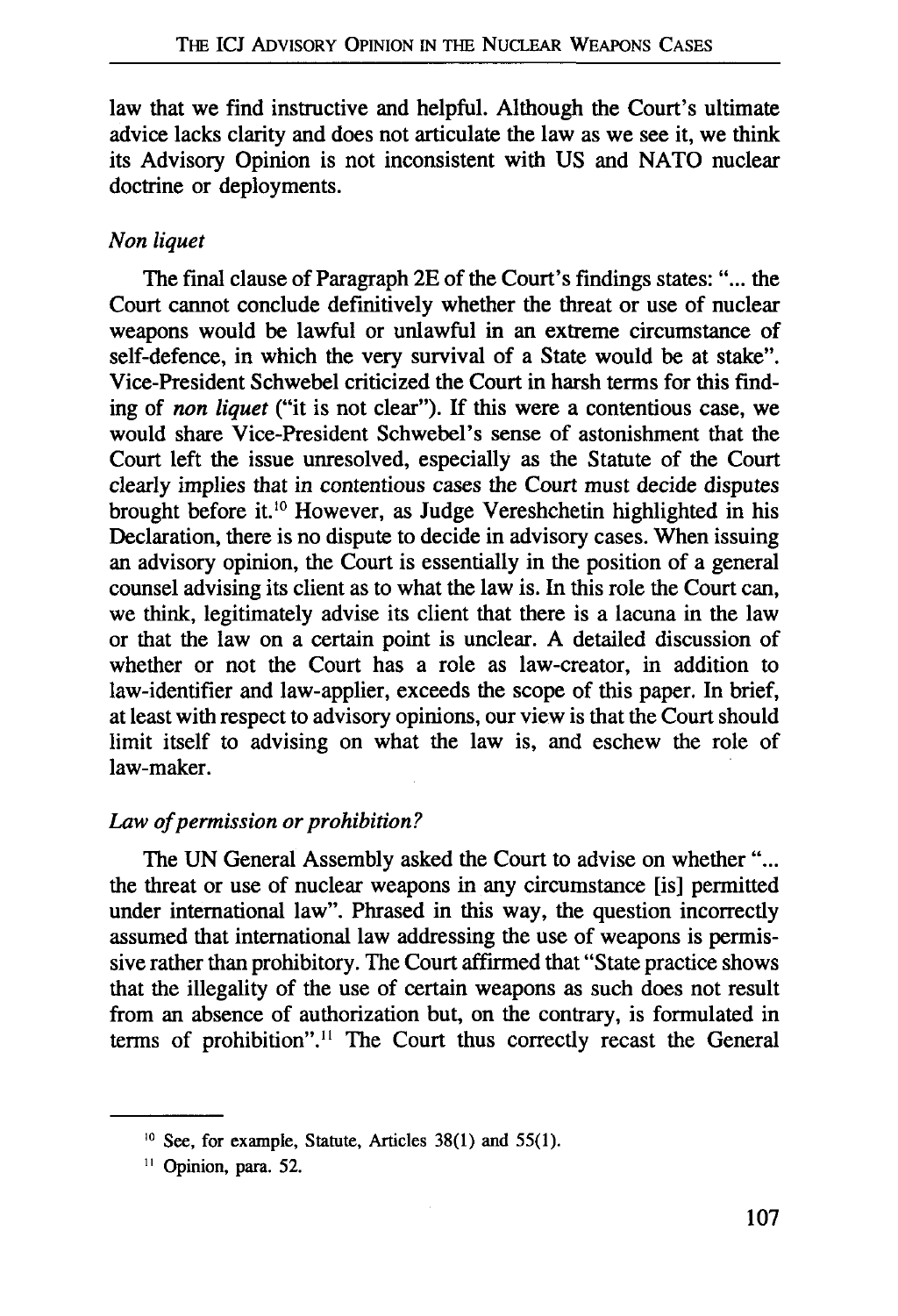Assembly's question and proceeded to evaluate whether the threat or use of nuclear weapons is prohibited.

## *Opinio juris*

In considering whether there exists in customary international law a prohibition on the threat or use of nuclear weapons, the Court affirmed its traditional approach to customary international law by emphasizing that "the substance of that law must be 'looked for primarily in the actual practice and *opinio juris* of States'".<sup>12</sup> The Court sought to determine the existence or emergence of an *opinio juris* from the way in which nuclear weapons have been used in the past fifty years — namely, for purposes of deterrence — and from a series of General Assembly resolutions affirming the illegality of nuclear weapons.

The Court first considered *opinio juris* in connection with the policy of deterrence. Proponents of the illegality of nuclear weapons argued that the fact that nuclear weapons have not been detonated in armed conflict since 1945 is evidence of *opinio juris* that their use would be unlawful. The States that adhere to the policy of deterrence argued that nuclear weapons have not been detonated in armed conflict since 1945 because the circumstances that might have justified such use have fortunately not arisen, and that the employment of nuclear weapons in the service of deterrence is evidence of *opinio juris* that the threat or use of nuclear weapons is not unlawful. The Court's conclusion was reasonable: with the international community profoundly divided on the issue, there is no *opinio juris* supporting either proposition.<sup>13</sup>

The Court also examined General Assembly resolutions "affirming" the illegality of nuclear weapons for evidence of the *opinio juris* requisite for the establishment of a new customary rule of international law. The Court noted that the proponents of the illegality of the use of nuclear weapons argued that the non-utilization of nuclear weapons since 1945, plus a series of General Assembly resolutions (beginning with resolution 1653 (XVI) of 24 November 1961) to the effect that nuclear weapons are illegal, express the requisite *opinio juris* in support of their proposition. The States that assert the legality of the threat and use of nuclear weapons in certain circumstances argued that the General Assembly resolutions

<sup>12</sup>  *Ibid.,* para. 64.

<sup>13</sup>  *Ibid.,* para. 67 and 74.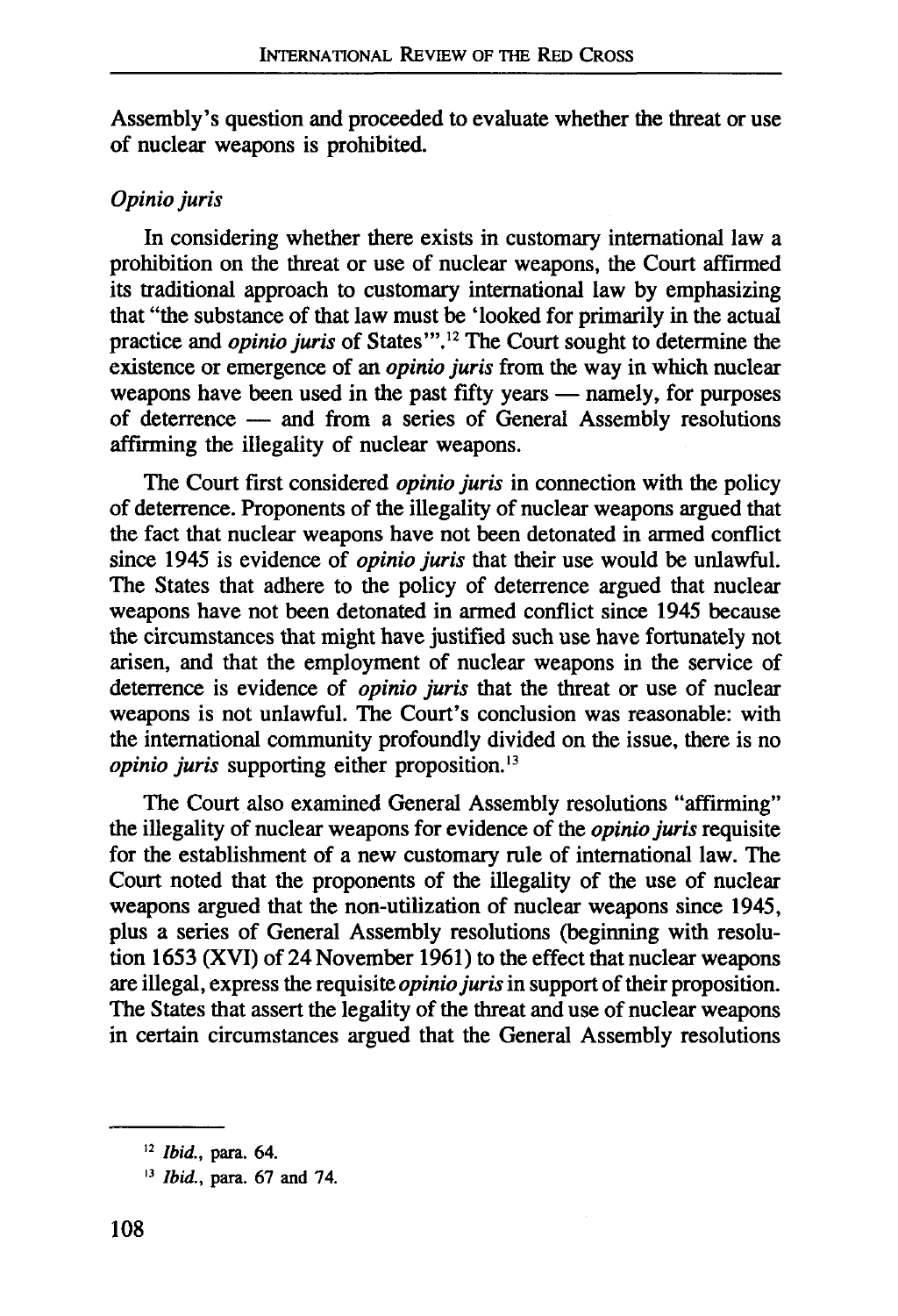declaring nuclear weapons to be illegal neither reflect existing customary international law nor generated sufficient support to create customary international law. These States reiterated that nuclear weapons have been employed every day since 1945 in the service of deterrence.

The Court determined that the relevant General Assembly resolutions evidence a "deep concern" regarding the problem of nuclear weapons, yet "they still fall short of establishing the existence of an *opinio juris* on the illegality of the use of such weapons".14 The Court concluded that the "emergence, as *lex lata,* of a customary rule specifically prohibiting the use of nuclear weapons as such is hampered by the continuing tensions between the nascent *opinio juris* on the one hand, and the still strong adherence to the practice of deterrence on the other".<sup>15</sup> The Court's conclusion thus affirms that State practice, not rhetoric, is the decisive factor for determining *opinio juris.*

## **The Court's contributions regarding the use of force in general, and the threat or use of nuclear weapons in particular**

## *The applicable law*

The Court conducted a methodical and comprehensive survey of the law that might inform its advice to the UN General Assembly. At the outset, it eliminated those sources of law that were not applicable to the matter at hand.

Some of the proponents of the illegality of the use of nuclear weapons asserted that Article 6 of the International Covenant on Civil and Political Rights, which guarantees the right of persons not to be arbitrarily deprived of life, precludes the use of nuclear weapons. The Court stated that although Article 6 is applicable in hostilities, the law of armed conflict — not the Covenant itself — is relevant to determining whether loss of life resulting from use of a particular weapon during armed conflict would be an arbitrary deprivation of life.<sup>16</sup> We fully agree with the Court's view.

Some proponents of the illegality of the use of nuclear weapons contended that their use could violate the Convention of 9 December 1948

<sup>14</sup>  *Ibid.,* para. 71.

<sup>15</sup>  *Ibid.,* para. 73.

<sup>16</sup>  *Ibid.,* para. 25.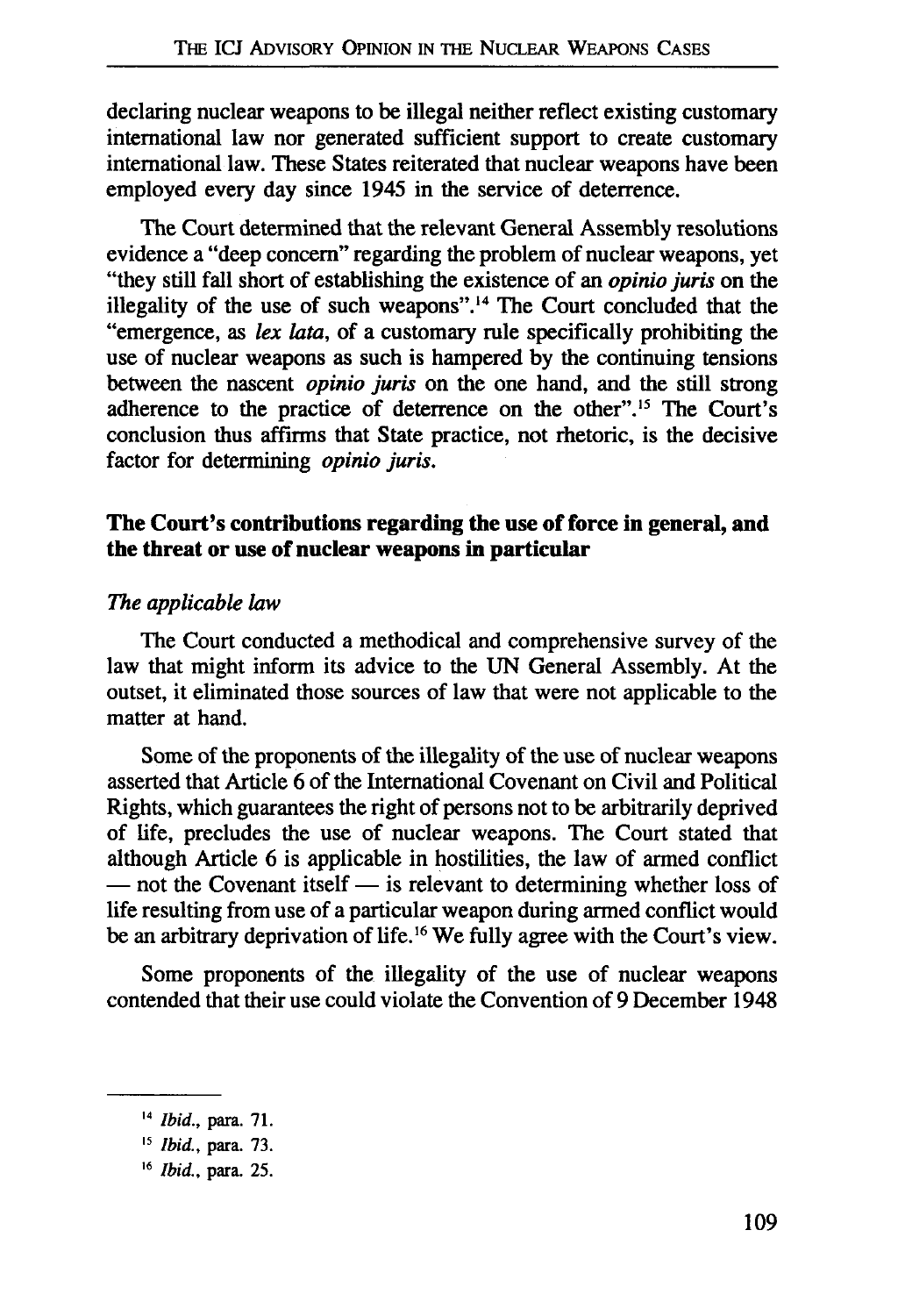on the Prevention and Punishment of the Crime of Genocide. The Court correctly pointed out that the use of nuclear weapons, like any conventional weapon, would only violate the Genocide Convention if such use was accompanied by the *"intent* to destroy, in whole or in part, a national, ethnical, racial or religious group, as such" (emphasis added).17

Some proponents of the illegality of the use of nuclear weapons contended that any use of nuclear weapons would violate existing norms relating to the safeguarding and protection of the environment. The Court determined that "existing international law relating to the protection and safeguarding of the environment does not specifically prohibit the use of nuclear weapons", but in light of the general obligation of States to respect the environment, environmental factors are to be considered "in the context of the implementation of the principles and rules of the law applicable in armed conflict" — namely, necessity and proportionality.<sup>18</sup> We could not agree more with these conclusions of the Court.

The Court completed its analysis of possibly relevant sources of international law by concluding that the law germane to the question before it was the law relating to the use of force "enshrined" in the UN Charter and the law applicable in armed conflict, along with any pertinent treaties on nuclear weapons.<sup>19</sup> Again, we could not agree more.

## *Law of the UN Charter*

The Court's examination of the relevant law of the UN Charter began, logically, with Article 2(4), which prohibits "the threat or use of force against the territorial integrity or political independence of any state, or in any other manner inconsistent with the Purposes of the United Nations". This article has come to be known as the prohibition on unlawful aggression. The complementary provision to Article 2(4) is Article 51, which codifies the inherent right of individual or collective self-defence. The right to use armed force in self-defence is still subject to the customary international law norms of necessity and proportionality.<sup>20</sup> The Court's analysis here closely tracks the position of the United States' and other States' written and oral statements before the Court.

<sup>17</sup>  *Ibid.,* para. 26.

<sup>18</sup>  *Ibid.,* para. 33.

<sup>19</sup>  *Ibid.,* para. 34.

<sup>20</sup>  *Ibid.,* para. 41.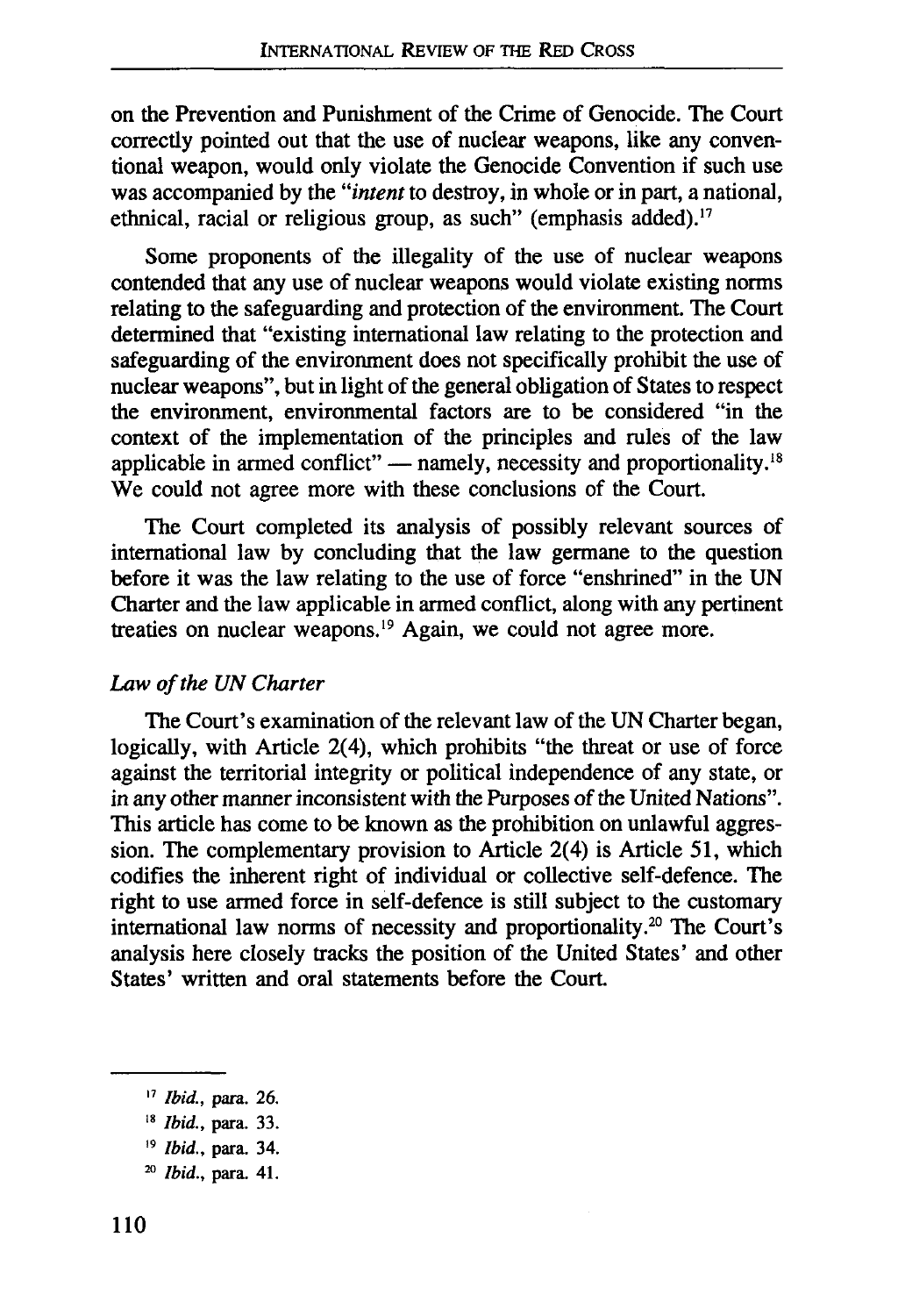The third of the Court's six findings was:

"(2)C. Unanimously,

A threat or use of force by means of nuclear weapons that is contrary to Article 2, paragraph 4, of the United Nations Charter and that fails to meet all the requirements of Article 51, is unlawful".<sup>21</sup>

We agree that the limitations on the use of force found in the Charter "apply whatever the means of force used in self-defence".<sup>22</sup>

### *Conventional international law*

The Court first surveyed conventional international law. Some proponents of the illegality of the use of nuclear weapons contended that the use of nuclear weapons should be treated in a similar manner to that of poisoned weapons which are prohibited under the Second Hague Declaration of 29 July 1899 (which prohibits the use of projectiles the sole object of which is the diffusion of asphyxiating or deleterious gases); Article 23(a) of the Regulations respecting the laws and customs of war on land annexed to the Hague Convention IV of 18 October 1907 (especially prohibiting the employment of poison or poisoned weapons); and the Geneva Protocol of 17 June 1925 (prohibiting "the use in war of asphyxiating, poisonous or other gases, and of all analogous liquids, materials or devices").<sup>23</sup> The Court concluded, we think correctly, that none of these conventional provisions specifically prohibits the use of nuclear weapons.

The Court noted that, up to the present, weapons of mass destruction had been declared illegal by specific instruments, including the Convention of 10 April 1972 on the Prohibition of the Development, Production and Stockpiling of Bacteriological (Biological) and Toxin Weapons and on their Destruction; and the Convention of 13 January 1993 on the Prohibition of the Development, Production, Stockpiling and Use of Chemical Weapons and on their Destruction. The Court found no "specific prohibition of recourse to nuclear weapons in treaties expressly prohibiting the use of certain weapons of mass destruction".24

<sup>21</sup>  *Ibid.,* para. 105(2)C.

<sup>22</sup>  *Ibid.,* para. 44.

<sup>23</sup>  *Ibid.,* para. 54.

<sup>24</sup>  *Ibid.,* para. 57.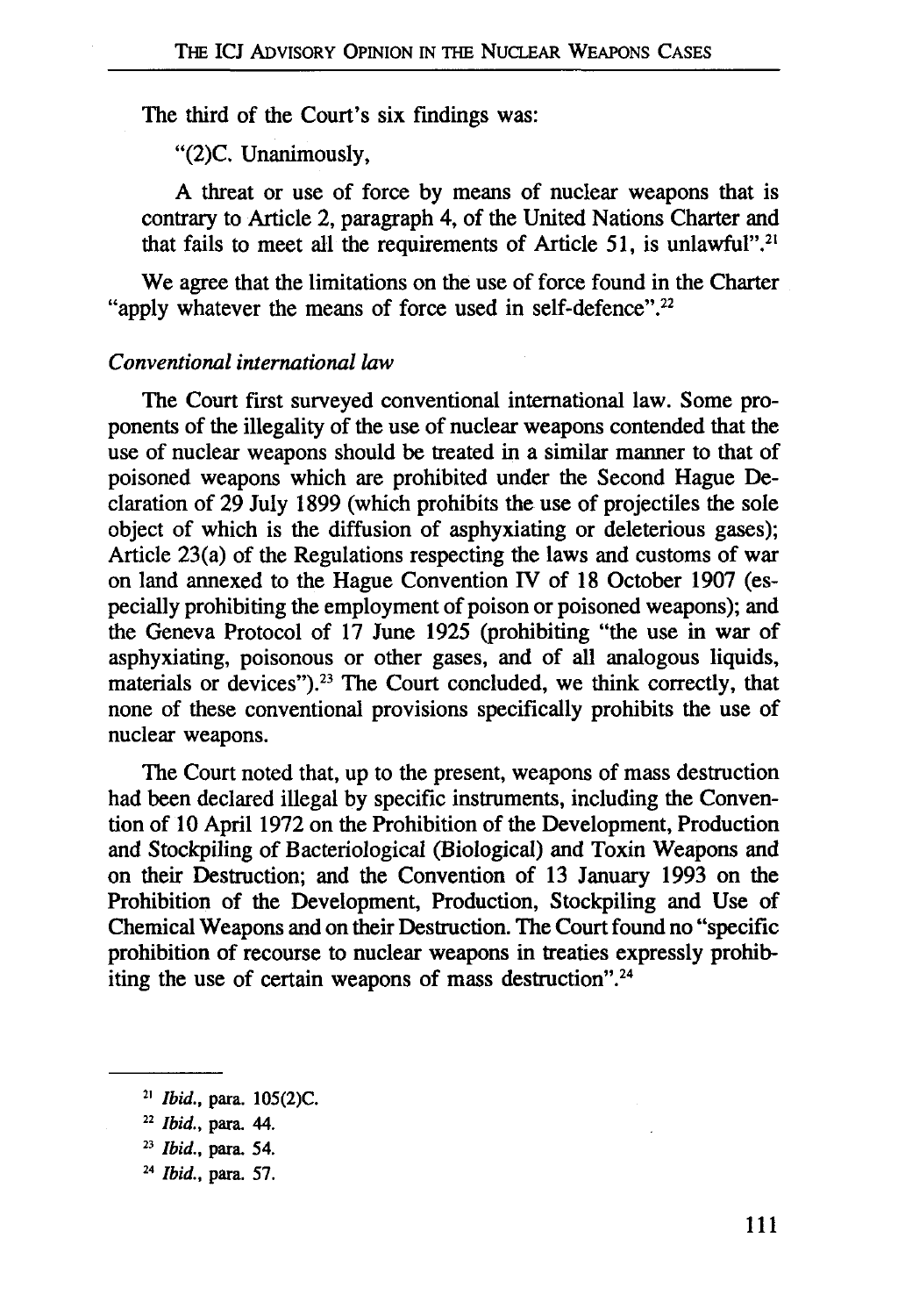The Court next reviewed a number of specific treaties concluded in order to limit the acquisition, manufacture and possession of nuclear weapons; the deployment of nuclear weapons; and the testing of nuclear weapons.<sup>25</sup> States believing that recourse to nuclear weapons is illegal argued that these treaties reflect "the emergence of a rule of complete legal prohibition of all uses of nuclear weapons".<sup>26</sup> States defending the position that recourse to nuclear weapons is legal in certain circumstances argued that this body of treaty law does not contain any general prohibition on the use of nuclear weapons and, of equal or greater importance, some of these treaties presuppose that nuclear weapons might be used under certain circumstances. The Court concluded that "these treaties could therefore be seen as foreshadowing a future general prohibition of the use of such weapons, *but they do not constitute such a prohibition by them*selves" (emphasis added).<sup>27</sup>

#### *Customary international law*

Having exhausted conventional international law, the Court then examined customary international law to determine if there is a prohibition on the threat or use of nuclear weapons. As indicated above in the discussion of *opinio juris* in customary international law, the Court found none.

<sup>&</sup>lt;sup>25</sup> Peace Treaties of 10 February 1947; State Treaty for the Re-establishment of an Independent and Democratic Austria of 15 May 1955; Antarctic Treaty of 1 December<br>1959; Treaty of 5 August 1963 Banning Nuclear Weapons Tests in the Atmosphere, in<br>1959; Treaty of 5 August 1963 Banning Nuclear Weapons Test Other Celestial Bodies; Treaty of Tlatelolco of 14 February 1967 for the Prohibition of Nuclear Weapons in Latin America, and its Additional Protocols; Treaty of 1 July 1968 on the Non-Proliferation of Nuclear Weapons; Treaty of 11 February 1971 on the Pro-hibition of the Emplacement of Nuclear Weapons and Ot on the Sea-Bed and the Ocean Floor and in the Subsoil thereof; Treaty of Rarotonga of 6 August 1985 on the Nuclear-Weapon-Free Zone of the South Pacific, and its Protocols; and Extension Conference of the Parties to the Treaty on the Non-Proliferation of Nuclear Weapons in 1995; the Treaty on the Southeast Asia Nuclear-Weapon-Free Zone of 15 December 1995; and the Treaty on the Creation of the Nuclear-Weapons-Free Zone in Africa of 11 April 1996. The Court also considered UN Security Council Resolutions 255 (1968) and 984 (1995) addressing security assurances given by nuclear-weapon States to *the non-nuclear-weapon States.*

*<sup>26</sup> Opinion, para. 60.*

<sup>27</sup>  *Ibid.,* para 62.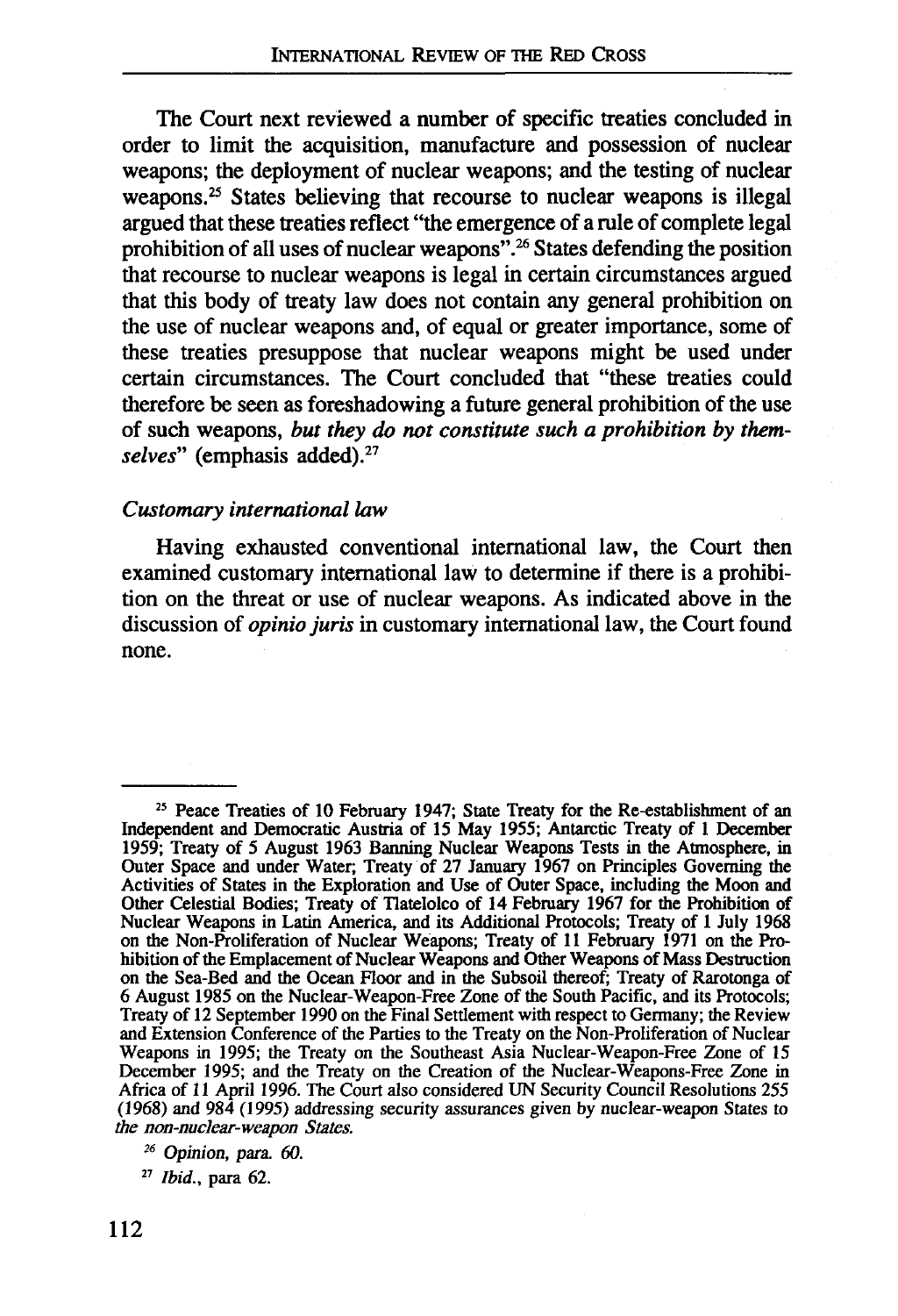The first two of the Court's six findings were:

"(2)A. Unanimously,

There is in neither customary nor conventional international law any specific authorization of the threat or use of nuclear weapons;<sup>28</sup>

(2)B. By eleven votes to three [against, Judges Shahabuddeen, Weeramantry and Koroma],

There is in neither customary nor conventional international law any comprehensive and universal prohibition of the threat or use of nuclear weapons as such."29

#### *International humanitarian law*

The Court, having found no conventional or customary international law proscribing the threat or use of nuclear weapons *per se,* moved to a consideration of whether "recourse to nuclear weapons *must* be considered as illegal in the light of the principles and rules of international humanitarian law applicable in armed conflict and of the law of neutrality" (emphasis added). $30$ 

It is beyond reasonable dispute that international humanitarian law applies to nuclear weapons in the same way as it applies to conventional weapons. Analysis of international humanitarian law begins with the fundamental principle that the "right of belligerents to adopt means of injuring the enemy is not unlimited".<sup>31</sup> There are two "cardinal" rules. First, the principle of distinction holds that States must not make civilians the object of attack and must not use weapons that are incapable of distinguishing between civilian and military targets. Second, it is prohibited to use weapons that cause unnecessary suffering, that is, weapons that cause "harm greater than that unavoidable to achieve legitimate military objectives".32

The Court found that the Martens clause is part of customary international law. The Martens clause first found expression in Hague Con-

<sup>31</sup> *Ibid.*, para. 77, quoting Article 22 of the 1907 Hague Regulations relating to the laws and customs of war on land.

32  *Ibid.,* para. 78.

<sup>28</sup>  *Ibid.,* para. 105(2)A.

<sup>29</sup>  *Ibid.,* para. 105(2)B.

<sup>30</sup>  *Ibid.,* para. 74.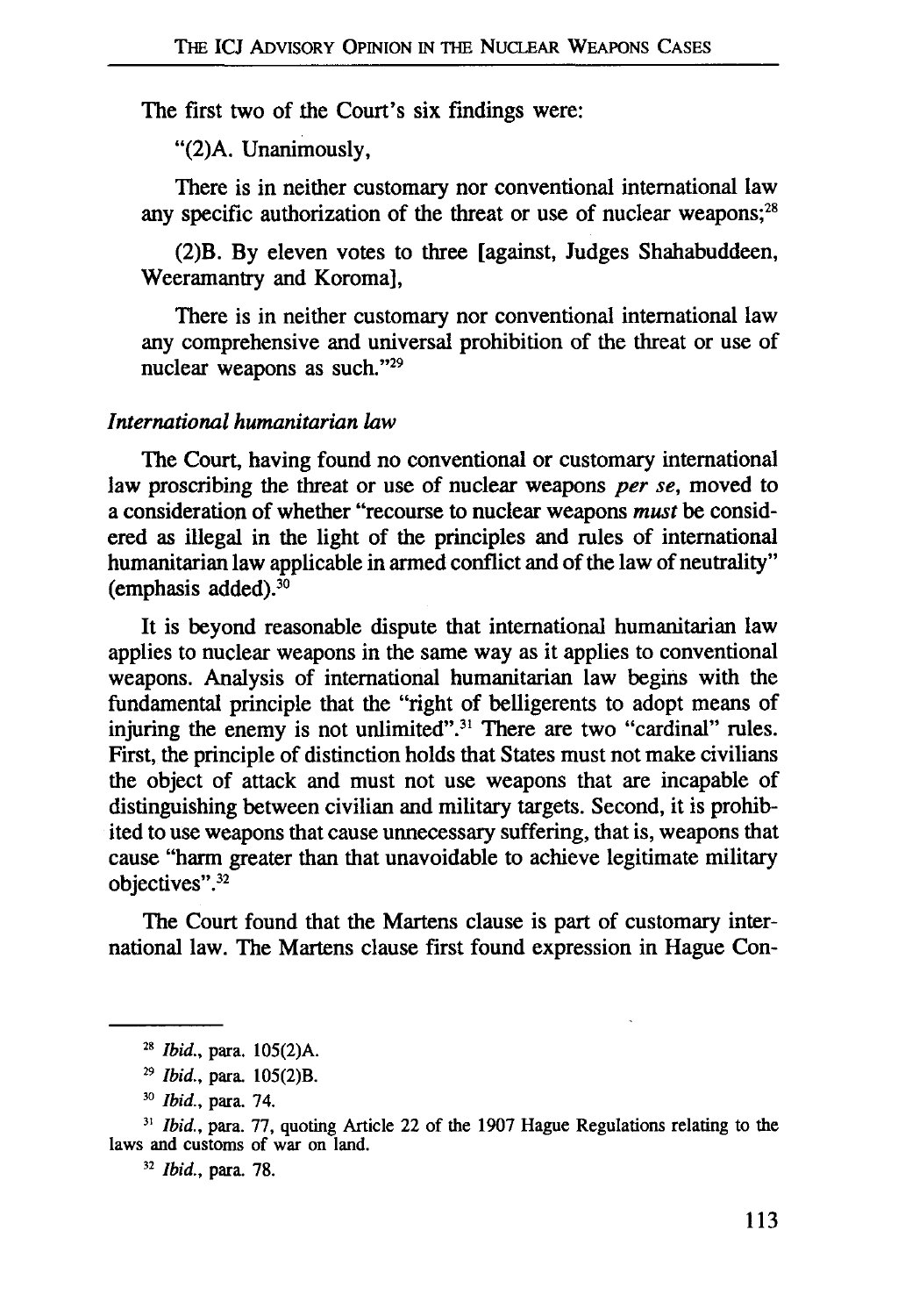vention II with Respect to the Laws and Customs of War on Land of 1899. The Court quoted from Article 1, paragraph 2, of Additional Protocol I of 1977 as a modern formulation of the Martens clause:

"In cases not covered by this Protocol or by other international agreements, civilians and combatants remain under the protection and authority of the principles of international law derived from established custom, from the principles of humanity and from the dictates of public conscience".33

Parenthetically, the Court perceived no need to rule on the applicability of Additional Protocol I of 1977 to nuclear weapons, because that Protocol in no way replaced the general customary rules applicable to all means and methods of combat, including nuclear weapons. In particular, the Court recalled that all States are bound by those rules in Additional Protocol I which, when adopted, were merely the expression of the pre-existing customary law.34

The Court briefly considered the principle of neutrality, which had been raised by several States. It declined to elaborate on the specific content of the principle of neutrality, which has been debated since the adoption of the UN Charter, stating merely that the rules of neutrality apply to "all international armed conflict, whatever type of weapons might be used".<sup>35</sup> We think this is correct.

The Court proceeded to determine whether the threat or use of nuclear weapons is inherently incompatible with international humanitarian law or the law of neutrality. The proponents of the illegality of nuclear weapons argued, in essence, that the destructive force of nuclear weapons is so great that any use of them whatsoever would necessarily violate the principles of distinction and prevention of unnecessary suffering. The States that assert the legality of the threat or use of nuclear weapons in certain circumstances argued that the Court had insufficient evidence to conclude that any and every use of nuclear weapons would violate the principles of distinction and preventing unnecessary suffering. The Court concluded, we think correctly, that "it does not have sufficient elements to enable it to conclude with certainty that the use of nuclear weapons would necessarily be at variance with the principles and rules of law applicable in armed conflict in any circumstance."36

33  *Ibid.*

<sup>34</sup>  *Ibid.,* para. 84.

<sup>35</sup>  *Ibid.,* para. 89.

<sup>36</sup>  *Ibid.,* para. 95.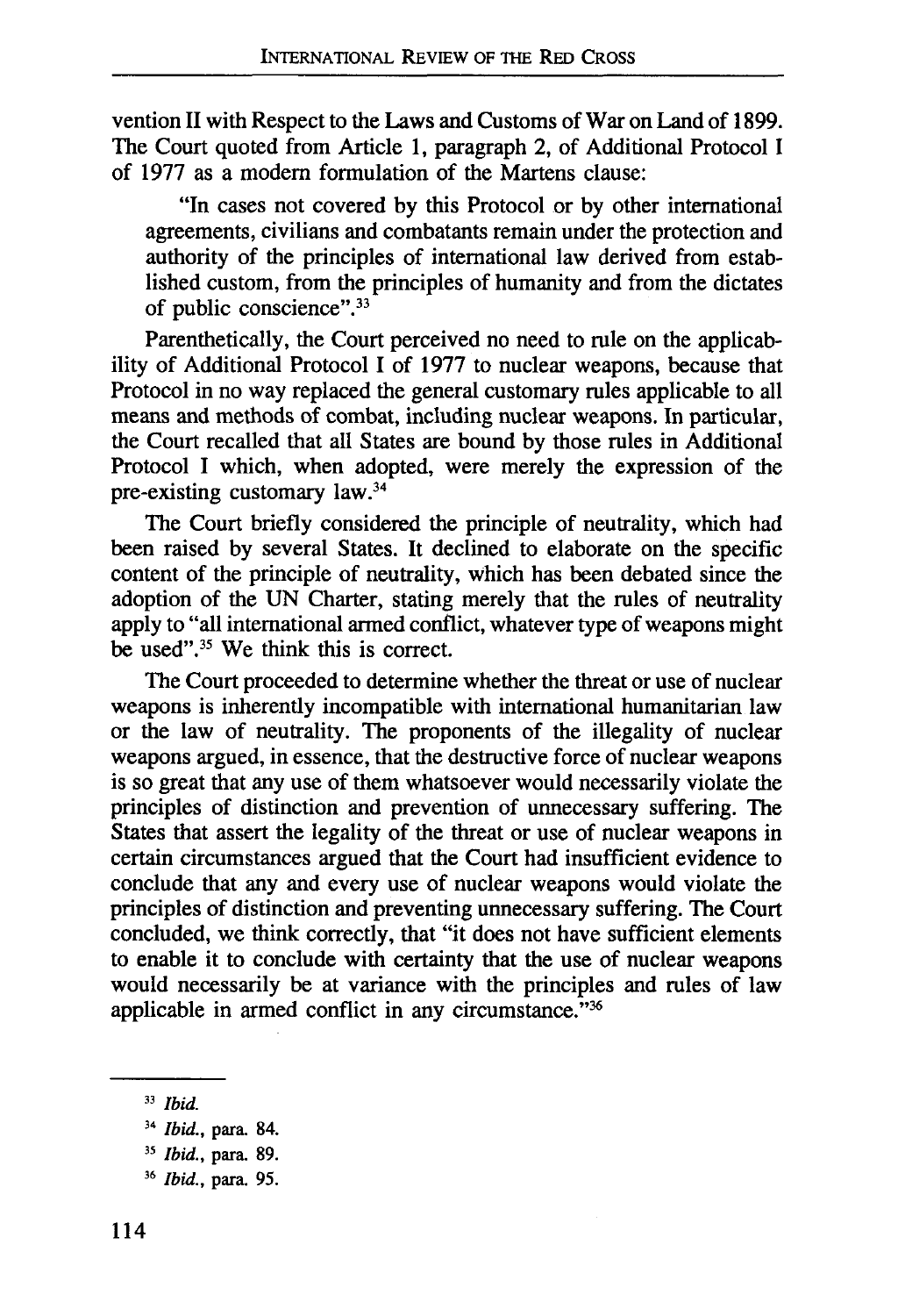The fourth of the Court's six findings was:

"(2)D. Unanimously,

A threat or use of nuclear weapons should also be compatible with the requirements of the international law applicable in armed conflict, particularly those of the principles and rules of international humanitarian law, as well as with specific obligations under treaties and other undertakings which expressly deal with nuclear weapons".<sup>37</sup>

We could not agree more.

#### *The Court's ultimate advice*

The fifth of the Court's six findings  $-$  its ultimate advice  $-$  was:

"(2)E. By seven votes to seven (...) [Against, Vice-President Schwebel; Judges Oda, Guillaume, Shahabuddeen, Weeramantry, Koroma and Higgins],

It follows from the above-mentioned requirements that the threat or use of nuclear weapons would generally be contrary to the rules of international law applicable in armed conflict, and in particular the principles and rules of humanitarian law;

However, in view of the current state of international law, and of the elements of fact at its disposal, the Court cannot conclude definitively whether the threat or use of nuclear weapons would be lawful or unlawful in an extreme circumstance of self-defence, in which the very survival of a State would be at stake".38

If, in the first part of this advice, what the Court means by "generally" is that in most circumstances the use of nuclear weapons would be unlawful, that is consistent with the views of the United States and other States. Given the tremendous destructive force of nuclear weapons, their use — consistent with the principles of proportionality, distinction, and prevention of unnecessary suffering — would be limited.

The second part of the Court's ultimate advice is somewhat troublesome. On the one hand, the standard is ambiguous. The meaning of "an extreme circumstance of self-defence, in which the very survival of a State

<sup>37</sup>  *Ibid.,* para. 105(2)D.

<sup>38</sup>  *Ibid.,* para. 105(2)E.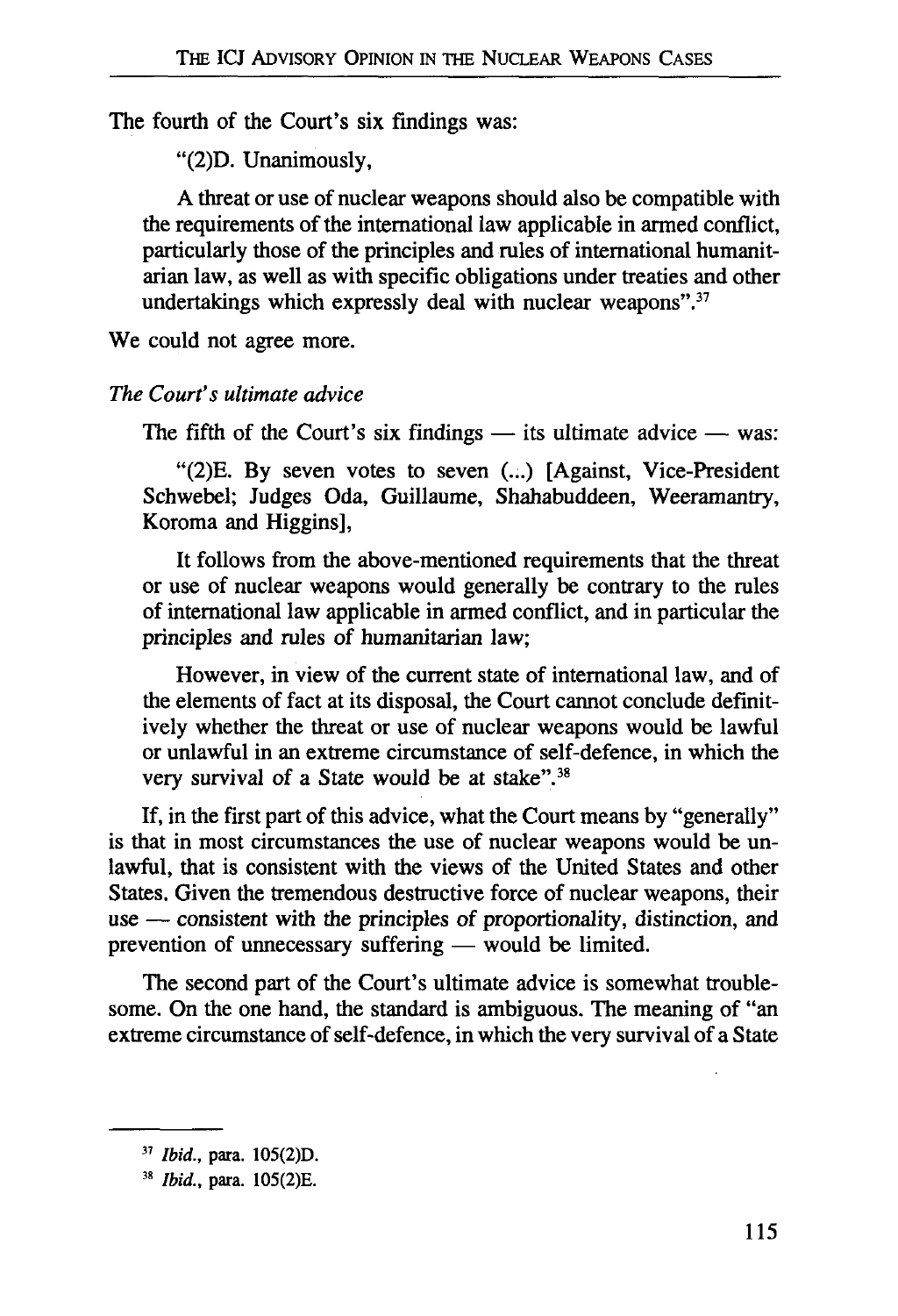would be at stake" is subject to wide interpretation. On the other hand, this formulation is also more limited than what the United States and other States had argued. The position of the United States and other States is that no general conclusion can be drawn about the legality of the use of nuclear weapons; a judgment can only be made in each specific case, taking into account all the particular circumstances. Certainly, the use of nuclear weapons would be a political decision of the highest order. From a more pragmatic perspective, legality of the employment of nuclear weapons would have to be considered in view of the specific target, and whether their use against that specific target would be consistent with the rules of international humanitarian law, particularly the principles of proportionality, distinction, and prevention of unnecessary suffering.

## *Obligation to negotiate nuclear disarmament*

Finally, the Court addressed Article VI of the Treaty on the Non-Proliferation of Nuclear Weapons, which provides:

"Each of the Parties to the Treaty undertakes to pursue negotiations in good faith on effective measures relating to cessation of the nuclear arms race at an early date and to nuclear disarmament, and on a treaty on general and complete disarmament under strict and effective international control".39

The Court's sixth and final finding was:

"(2)F. Unanimously,

There exists an obligation to pursue in good faith and bring to a conclusion negotiations leading to nuclear disarmament in all its aspects under strict and effective international control".40

The obligation of which the Court reminds the international community is unquestionable, although the enormity and complexity of the task of concluding negotiations is daunting. This fact must be fully appreciated.

# *What the Court declined to decide*

The Court declined to pronounce on two important issues: (1) the use of nuclear weapons in belligerent reprisal; and (2) the policy of deterrence.

<sup>39</sup>  *Ibid.,* para. 99.

<sup>«</sup> *Ibid.,* para. 105(2)F.